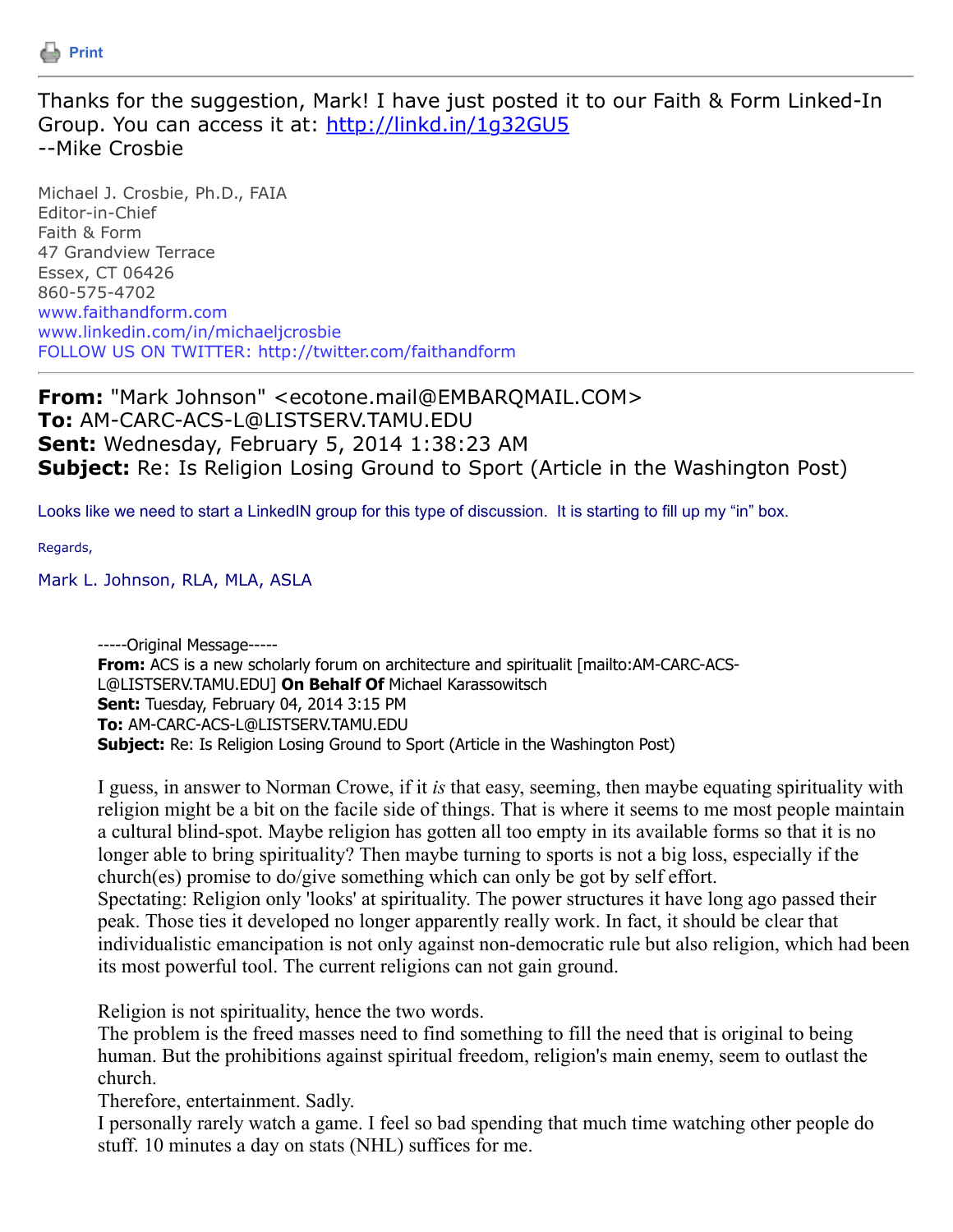Cheers, Michael Karassowitsch Architect

On Feb 4, 2014, at 17:34, Norman Crowe  $\langle \text{ncrowe}(\mathbf{a})| \text{ND}.\text{EDU} \rangle$  wrote:

'interesting that "the spirituality impulse" can be so easily re-directed -- i.e., sports. In times of war it is applied to sacredness of country or creed set against the enemy who is all evil and therefore easy to kill. Maybe spectator sports, for those who are so inclined, provides at least a less dangerous re-direction of the impulse than war, as Travis suggests. Perhaps we need to somehow re-position humanism with a new urgency and intensity? We are a curious specie!

Norman Crowe

Architect Professor Emeritus, University of Notre Dame Adjunct Professor, University of New Mexico

On Feb 4, 2014, at 9:16 AM, Travis Price wrote:

Lest, we forget. The Coliseum, the relished love of War and the God of War was a very organized Greco-Roman act of worship well before humanism of Christ, Buddha and others came into the "game". T

These combat driven spiritual states are still highly prevalent in most remote cultures of the world today. Not pretty, but as real as the super bowl and far more vicious. T

Travis L Price III, FAIA Travis Price Architects 1028 33rd St NW - 320 Washington, DC 20007 202 . 965 . 7000

[www.TravisPriceArchitects.com](http://www.travispricearchitects.com/) [www.SpiritofPlace-Design.com](http://www.spiritofplace-design.com/) [www.ArchaeologyofTomorrow.com](http://www.archaeologyoftomorrow.com/)

-----Original Message-----

[From: ACS is a new scholarly forum on architecture and spiritualit \[mailto:AM-CARC-](mailto:AM-CARC-ACS-L@LISTSERV.TAMU.EDU)ACS-L@LISTSERV.TAMU.EDU] On Behalf Of Eric ROSS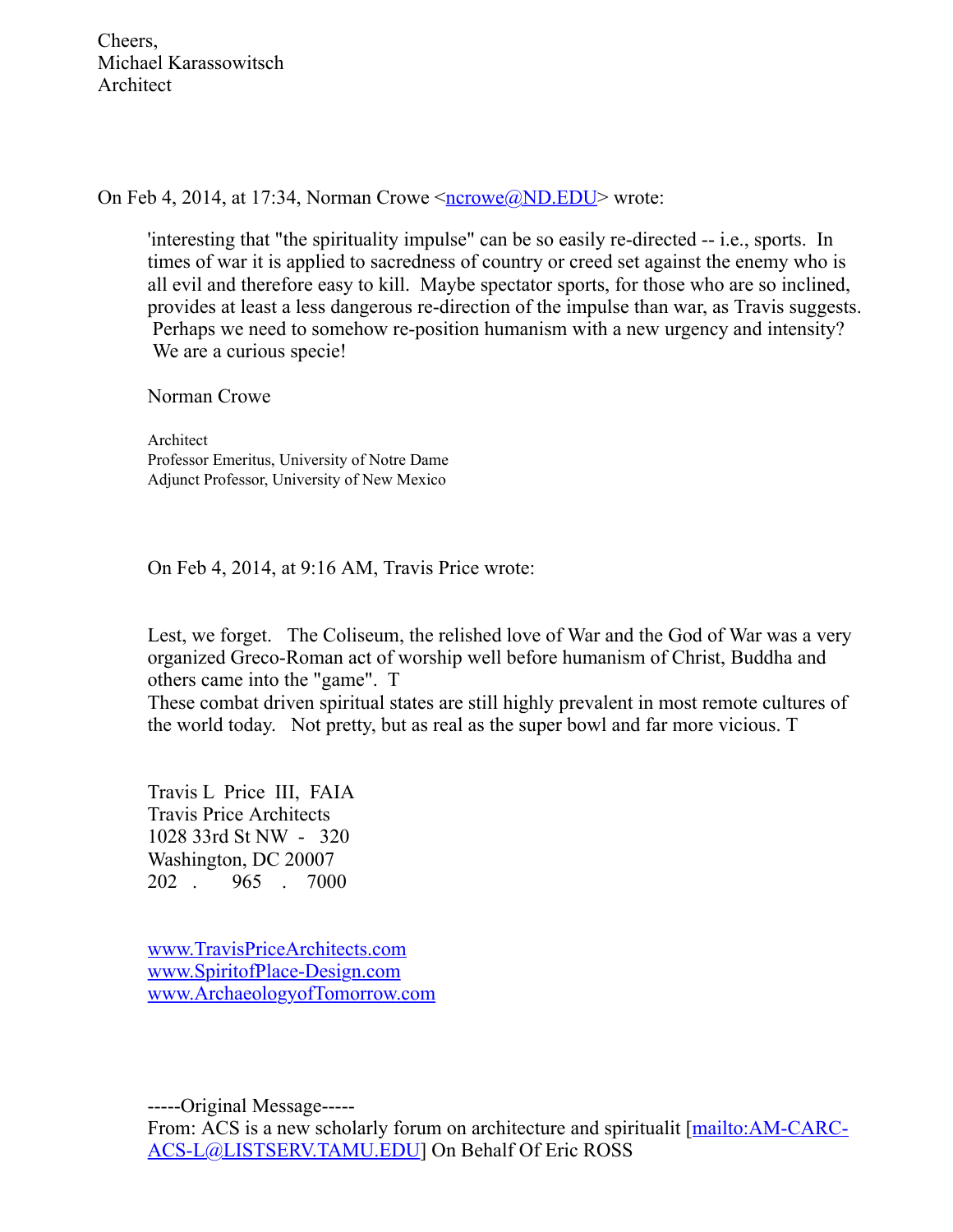Sent: Tuesday, February 04, 2014 4:27 AM To: [AM-CARC-ACS-L@LISTSERV.TAMU.EDU](mailto:AM-CARC-ACS-L@LISTSERV.TAMU.EDU) Subject: Re: Is Religion Losing Ground to Sport (Article in the Washington Post)

Dear freinds

I also think that organized sport replaced [organized] religion as the opiate of the people some time ago.

Eric Ross, Ph.D. Associate Professor School of Humanities and Social Sciences Al Akhawayn University [E.Ross@aui.ma](mailto:E.Ross@aui.ma) <http://ericrossacademic.wordpress.com/> P.O.Box 1889, Ifrane, 53000 Morocco tel.: +212 (0) 535 86 24 81 fax: +212 (0) 535 86 29 77

[-----ACS is a new scholarly forum on architecture and spiritualit <AM-CARC-ACS-](mailto:AM-CARC-ACS-L@LISTSERV.TAMU.EDU)[L@LISTSERV.TAMU.EDU> wrote: -----To: AM-CARC-ACS-](mailto:AM-CARC-ACS-L@LISTSERV.TAMU.EDU)L@LISTSERV.TAMU.EDU From: Julio Bermudez Sent by: ACS is a new scholarly forum on architecture and spiritualit Date: 02/02/2014 10:37PM Subject: Re: Is Religion Losing Ground to Sport (Article in the Washington Post)

Dear ACS friends

I read a provocative but intelligent article this morning in the Washington Post. I think it  $&\#8217$ ; sworth your time reading it. Its title says it all:  $&\#8220$ ; Is Religion Losing Ground to Sports? $\&\#8221$ ; The authors, one history professor and the other a religious studies academic provide a nuanced argumentation. This is particularly timely given the SUPERBOWL tonight.

For those not familiar with American Culture (and there are plenty of you in ACS that fit this description), the SUPERBOWL is arguably the most watched (and awaited) event in American Television ... It is the championship game of American Football (sorry for this explanation for those familiar with it)